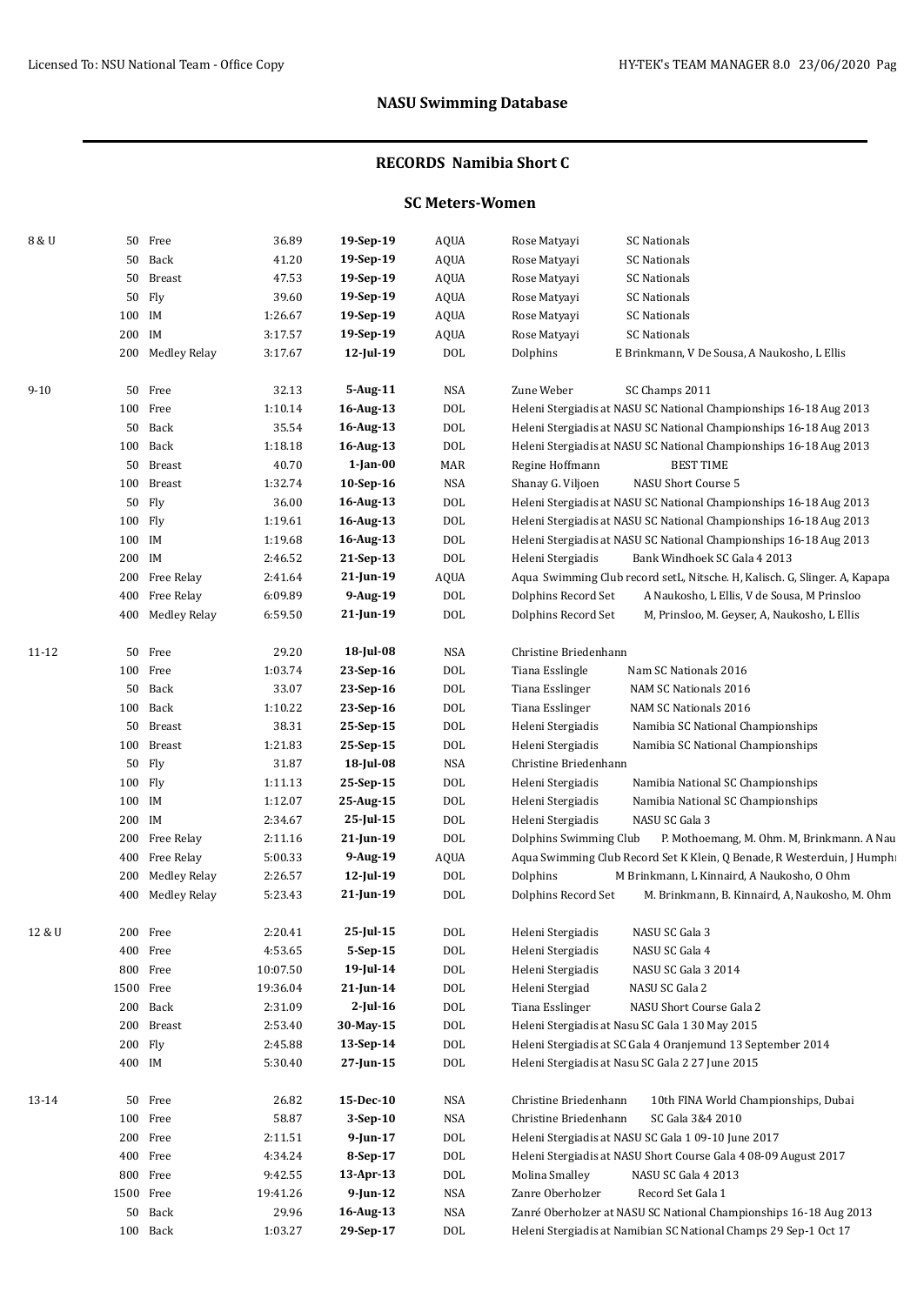| 13-14 |           | 200 Back         | 2:16.75  | $19$ -Jul-13   | <b>NSA</b> | Zanre Oberholzer<br>NASU SC Gala 3 2013                                  |
|-------|-----------|------------------|----------|----------------|------------|--------------------------------------------------------------------------|
|       |           | 50 Breast        | 34.85    | $3-Sep-10$     | <b>NSA</b> | Michaela Cloete<br>SC Gala 3&4 2010                                      |
|       |           | 100 Breast       | 1:16.29  | 15-Sep-12      | <b>NSA</b> | Kiah Borg<br>C Champs 2012                                               |
|       |           | 200 Breast       | 2:46.46  | 30-Jul-16      | DOL        | Heleni Stergiadis<br>NASU Short Course Gala 3                            |
|       | 50 Fly    |                  | 29.77    | 14-Sep-12      | NSA        | Kiah Borg<br>SC Champs 2012                                              |
|       | 100 Fly   |                  | 1:05.54  | 29-Sep-17      | DOL        | Heleni Stergiadis at Namibian SC National Champs 29 Sep-1 Oct 17         |
|       | 200 Fly   |                  | 2:26.68  | 8-Sep-17       | <b>DOL</b> | Heleni Stergiadis at NASU Short Course Gala 4 08-09 August 2017          |
|       | 100 IM    |                  | 1:06.82  | 29-Sep-17      | <b>DOL</b> | Heleni Stergiadis at Namibian SC National Champs 29 Sep-1 Oct 17         |
|       | 200 IM    |                  | 2:23.86  | $9$ -Jun-17    | <b>DOL</b> | Heleni Stergiadis at NASU SC Gala 1 09-10 June 2017                      |
|       | 400 IM    |                  |          |                | <b>DOL</b> |                                                                          |
|       |           |                  | 5:06.14  | 25-Aug-16      |            | Heleni Stergiadis<br>SA Short Course Champs                              |
|       |           | 200 Free Relay   | 2:08.09  | 17-Jun-15      | <b>DOL</b> | Dolphins Swimming Club A RelayWhitelock A, Fischer L, Botha V, Esslinger |
|       |           | 400 Free Relay   | 4:32.29  | 9-Aug-19       | <b>DOL</b> | Dolphins Record Set<br>M Spath, K Kandali, M Stange, T Mutumbulua        |
|       |           | 400 Medley Relay | 5:36.19  | 21-Jun-19      | DOL        | Dolphins Record Set<br>Nicole-Wilson, Coetzer, Mutumbulua, Stange        |
| 15-16 |           | 50 Free          | 26.74    | 5-Oct-12       | NSA        | Christine Briedenhann<br>NASU SC Gala 4 October                          |
|       | 100 Free  |                  | 57.58    | 3-Dec-14       | <b>NAM</b> | Sonja Adelaar at 12th World Swimming Championships                       |
|       | 200 Free  |                  | 2:08.49  | 27-0ct-18      | <b>DOL</b> | Heleni Stergiadis<br><b>SC Nationals</b>                                 |
|       | 400 Free  |                  | 4:29.55  | 27-0ct-18      | <b>DOL</b> | Heleni Stergiadis<br><b>SC Nationals</b>                                 |
|       | 800 Free  |                  | 9:21.12  | $4 - Oct-14$   | DOL        | Molina M. Smalley at City of Plymouth 2014 Meet                          |
|       | 1500 Free |                  | 18:25.90 | 6-Jul-18       | DOL        | Heleni Stergiadis<br>NSAU SC Gala 2                                      |
|       |           | 50 Back          | 28.80    | 3-Dec-14       | NAM        | Zanré Oberholzer at 12th World Swimming Championships                    |
|       |           | 100 Back         | 1:00.90  | 3-Dec-14       | NAM        | Zanré Oberholzer at 12th World Swimming Championships                    |
|       |           | 200 Back         | 2:10.95  | 3-Dec-14       | <b>NAM</b> | Zanré Oberholzer at 12th World Swimming Championships                    |
|       |           | 50 Breast        | 33.98    | 25-Sep-15      | <b>NSA</b> | Sonja Adelaar<br>Namibia National SC Championships                       |
|       |           | 100 Breast       | 1:14.45  | 16-Aug-13      | NSA        | Toni Roth at NASU SC National Championships 16-18 Aug 2013               |
|       |           | 200 Breast       | 2:37.78  | 7-Aug-14       | NSA        | Toni Roth at Sa Short Course Swimming Champs (25m) PMBG                  |
|       | 50 Fly    |                  | 29.49    | $5 - Oct - 12$ | NSA        | Christine Briedenhann<br>NASU SC Gala 4 2012                             |
|       | 100 Fly   |                  | 1:04.82  | 25-Sep-15      | NSA        | Sonja Adelaar<br>Namibia National SC Championships                       |
|       | 200 Fly   |                  | 2:21.85  | 19-Sep-19      | DOL        | Heleni Stergiadis<br><b>SC Nationals</b>                                 |
|       | 100 IM    |                  | 1:04.73  | 3-Dec-14       | NAM        | Sonja Adelaar at 12th World Swimming Championships                       |
|       | 200 IM    |                  | 2:19.33  | 3-Dec-14       | <b>NAM</b> | Sonja Adelaar at 12th World Swimming Championships                       |
|       | 400 IM    |                  | 4:58.62  | 27-0ct-18      | <b>DOL</b> | Heleni Stergiadis<br><b>SC Nationals</b>                                 |
|       |           | 400 Free Relay   | 4:32.29  | 9-Aug-19       | DOL        | Dolphins Record Set<br>N Redecker, A Maritz, J Liebenebeg, V Ellmies     |
|       |           |                  |          |                |            |                                                                          |
| 17-18 |           | 50 Free          | 27.58    | 5-Aug-11       | <b>DOL</b> | Kari Van Der Vaart<br>SC Champs 2011                                     |
|       | 100 Free  |                  | 59.38    | 3-Dec-14       | <b>NAM</b> | Toni Roth at 12th World Swimming Championships                           |
|       | 200 Free  |                  | 2:07.53  | 9-Apr-08       | <b>NAM</b> | <b>BEST TIME</b><br>Jonay Briedenhann                                    |
|       | 400 Free  |                  | 4:33.92  | $6-Nov-15$     | $\rm DOL$  | Molina Smalley<br>ASA South West SC Champs                               |
|       | 800 Free  |                  | 9:30.69  | $25$ -Jul-15   | $\rm DOL$  | Mollina Smalley<br>Nasu SC Gala 3                                        |
|       | 1500 Free |                  | 24:29.16 | 24-Nov-17      | <b>ORA</b> | Record Set<br>Sonique Spangenberg                                        |
|       |           | 50 Back          | 29.90    | 23-Sep-16      | NSA        | Zanre Oberholze<br>NAM SC Nationals 2016                                 |
|       |           | 100 Back         | 1:04.64  | 23-Sep-16      | NSA        | Zanre Oberholzer<br>NAM SC Nationals 2016                                |
|       |           | 200 Back         | 2:25.86  | $5-Sep-15$     | NSA        | Toni Roth<br>NASU SC Gala 4                                              |
|       |           | 50 Breast        | 33.85    | 15-Dec-10      | NSA        | Daniela Lindemeier<br>10th FINA World Championships                      |
|       |           | 100 Breast       | 1:13.44  | 15-Dec-10      | NSA        | Daniela Lindemeier<br>10th FINA World Championships, Dubai               |
|       |           | 200 Breast       | 2:34.33  | 3-Dec-14       | NAM        | Toni Roth at 12th World Swimming Championships                           |
|       | 50 Fly    |                  | 30.09    | 23-Sep-16      | <b>DOL</b> | Molina M. Smalley<br>NAM SC Nationals 2016                               |
|       | 100 Fly   |                  | 1:06.58  | 23-Sep-16      | DOL        | Molina M. Smalley<br>NAM SC Nationals 2016                               |
|       | 100 IM    |                  | 1:04.79  | 3-Dec-14       | NAM        | Toni Roth at 12th World Swimming Championships                           |
|       | 200 IM    |                  | 2:20.56  | 3-Dec-14       | NAM        | Toni Roth at 12th World Swimming Championships                           |
|       | 400 IM    |                  | 4:57.68  | 3-Dec-14       | NAM        | Toni Roth at 12th World Swimming Championships                           |
|       |           | 200 Free Relay   | 1:59.88  | $2$ -Jul-16    | NSA        | Zanre Oberholzer, Toni Roth, Kiara Schatz<br>NSA Kiah Borg               |
|       |           | 400 Medley Relay | 5:12.06  | 21-Jun-19      | DOL        | Dolphins Record Set<br>A. Maritz, H. Stergiadis, V. Botha, C. Esslinger  |
|       |           |                  |          |                |            |                                                                          |
| 25-44 |           | 50 Free          | 33.86    | 27-Sep-18      | AQUA       | Anel van der Vyver<br>Namibia Sc Nationals record set                    |
|       | 100 Free  |                  | 1:17.92  | 3-Aug-18       | AQUA       | Anel van der Vyver<br>NASU SC Gala 3 record set                          |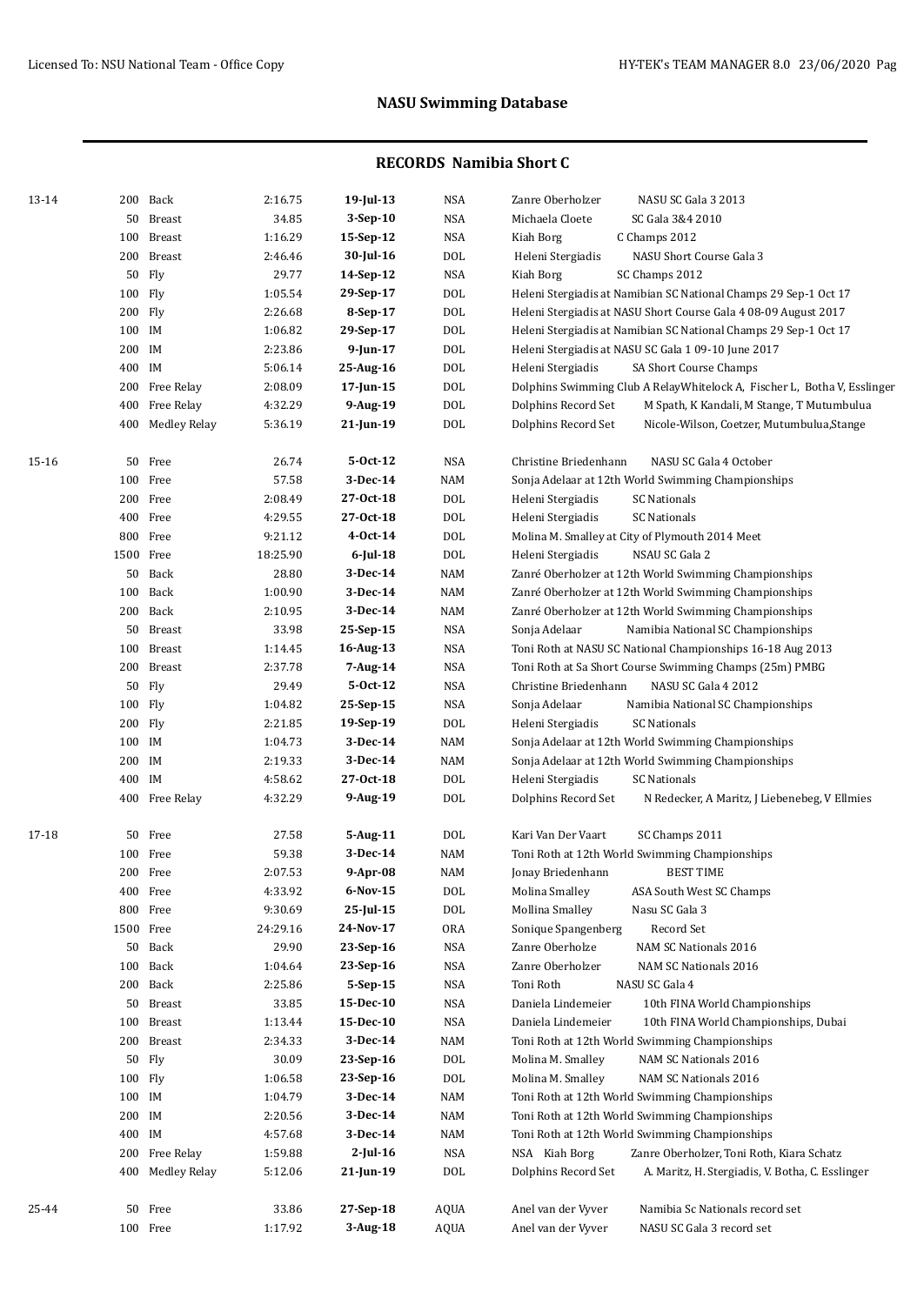| 25-44  |        | 200 Free         | 2:51.81  | $31$ -Jan-20   | FLIP           | Nadia Jansen van Rensburg LC-SC Gala 3                              |
|--------|--------|------------------|----------|----------------|----------------|---------------------------------------------------------------------|
|        |        | 400 Free         | 6:17.34  | $6$ -Jul-18    | <b>DOL</b>     | Sunel Badenhorst<br>NASU SC Gala 2 record set                       |
|        |        | 800 Free         | 13:43.12 | $3$ -Aug-18    | AQUA           | NASU SC Gala 3 record set<br>Anel van der Vyver                     |
|        | 50     | Back             | 41.33    | $12$ -Jul-19   | <b>DOL</b>     | SC Gala 3<br>Sunel Badenhorst                                       |
|        |        | 100 Back         | 1:28.55  | $3-Aug-18$     | $\rm DOL$      | Sunel Badenhorts<br>NASU SC Gala 3 record set                       |
|        |        | 200 Back         | 3:11.74  | 27-Sep-18      | $\rm DOL$      | Sunel Badenhorst<br>Namibia SC Nationals record set                 |
|        |        | 50 Breast        | 40.78    | 27-Sep-18      | DOL            | Sunel Badenhorst<br>Namibia SC Nationals record set                 |
|        | 100    | <b>Breast</b>    | 1:43.44  | $3-Aug-18$     | <b>DOL</b>     | Sunel Badenhorst<br>NASU SC Gala 3 record set                       |
|        | 100 IM |                  | 1:31.80  | $3-Aug-18$     | DOL            | Sunel Badenhorst<br>NASU SC Gala 3 record set                       |
|        | 200 IM |                  | 3:22.31  | 19-Sep-19      | DOL            | Sunel Badenhorst<br><b>SC Nationals</b>                             |
| 45 & O | 50     | Free             | 45.08    | 19-Sep-19      | MAC            | Linda Erasmus<br><b>SC Nationals Record Set</b>                     |
|        |        | 100 Free         | 1:15.55  | $21$ -Jun-19   | MARL           | Cheryl Young Record Set<br>SC Gala 2                                |
|        |        | 400 Free         | 5:45.69  | 21-Jun-19      | MARL           | Cheryl Young Record Set<br>SC Gala 2                                |
|        |        | 800 Free         | 11:59.03 | 21-Jun-19      | MARL           | Cheryl Young Record Set<br>SC Gala 2                                |
|        |        | 50 Fly           | 39.00    | $12$ -Jul-19   | MARL           | Cheryl Young<br>SC Gala 3                                           |
|        | 100 IM |                  | 1:25.89  | 12-Jul-19      | MARL           | Cheryl Young<br>SC Gala 3                                           |
|        | 400 IM |                  | 7:08.45  | 21-Jun-19      | MARL           | Cheryl Young Record Set<br>SC Gala 2                                |
| Open   | 50     | Free             | 26.74    | $5-0ct-12$     | <b>NSA</b>     | Christine Briedenhann<br>NASU SC Gala 4 2012                        |
|        |        | 100 Free         | 57.58    | $3-Dec-14$     | NAM            | Sonja Adelaar at 12th World Swimming Championships                  |
|        |        | 200 Free         | 2:07.53  | $9-Apr-08$     | NAM            | Jonay Briedenhann                                                   |
|        |        | 400 Free         | 4:29.55  | 27-Oct-18      | $\rm DOL$      | Heleni Stergiadis<br><b>SC Nationals</b>                            |
|        |        | 800 Free         | 9:21.12  | $4 - Oct - 14$ | $\rm DOL$      | Molina M. Smalley at City of Plymouth 2014 Meet                     |
|        |        | 1500 Free        | 18:25.90 | $6$ -Jul-18    | $\rm DOL$      | Heleni Stergiadis<br>NASU SC Gala 2                                 |
|        |        | 50 Back          | 28.80    | $3-Dec-14$     | NAM            | Zanré Oberholzer at 12th World Swimming Championships               |
|        | 100    | Back             | 1:00.90  | $3$ -Dec-14    | $\textsf{NAM}$ | Zanré Oberholzer at 12th World Swimming Championships               |
|        |        | 200 Back         | 2:10.95  | $3$ -Dec-14    | NAM            | Zanré Oberholzer at 12th World Swimming Championships               |
|        |        | 50 Breast        | 32.71    | 25-Sep-15      | <b>NSA</b>     | Daniela Lindemeier<br>Namibia National SC Championships             |
|        |        | 100 Breast       | 1:10.72  | 25-Sep-15      | <b>NSA</b>     | Daniela Lindemeier<br>Namibia National SC Championships             |
|        |        | 200 Breast       | 2:33.73  | 15-Aug-14      | NSA            | Daniela Lindemeier at NASU SC National Championships 15-17 Aug 2014 |
|        | 50     | Fly              | 29.49    | 5-Oct-12       | NSA            | Christine Briedenhann<br>NASU SC Gala 4 2012                        |
|        |        | 100 Fly          | 1:04.82  | 25-Sep-15      | <b>NSA</b>     | Sonja Adelaar<br>Namibia National SC Championships                  |
|        |        | 200 Fly          | 2:21.85  | 19-Sep-19      | DOL            | <b>SC Nationals</b><br>Heleni Stergiadis                            |
|        | 100 IM |                  | 1:04.73  | $3-Dec-14$     | NAM            | Sonja Adelaar at 12th World Swimming Championships                  |
|        | 200 IM |                  | 2:19.33  | $3-Dec-14$     | NAM            | Sonja Adelaar at 12th World Swimming Championships                  |
|        | 400 IM |                  | 4:57.68  | 3-Dec-14       | NAM            | Toni Roth at 12th World Swimming Championships                      |
|        |        | 200 Free Relay   | 1:56.42  | $17$ -Jun-15   | <b>NSA</b>     | Namib Swim Academy A Relay Roth A, Weber Z, Adelaar S, Schatz K     |
|        |        | 200 Medley Relay | 2:07.52  | $7$ -Jul-17    | <b>DOL</b>     | Dolphins A Relay at SC 2 2017 Sterigiadis, Borg, Smalley. Weber     |
|        |        | 400 Medley Relay | 4:20.81  | 3-Dec-14       | <b>NAM</b>     | Namibia at 12th World SwimmingOberholzer, Lindemaier, Adelaar, Roth |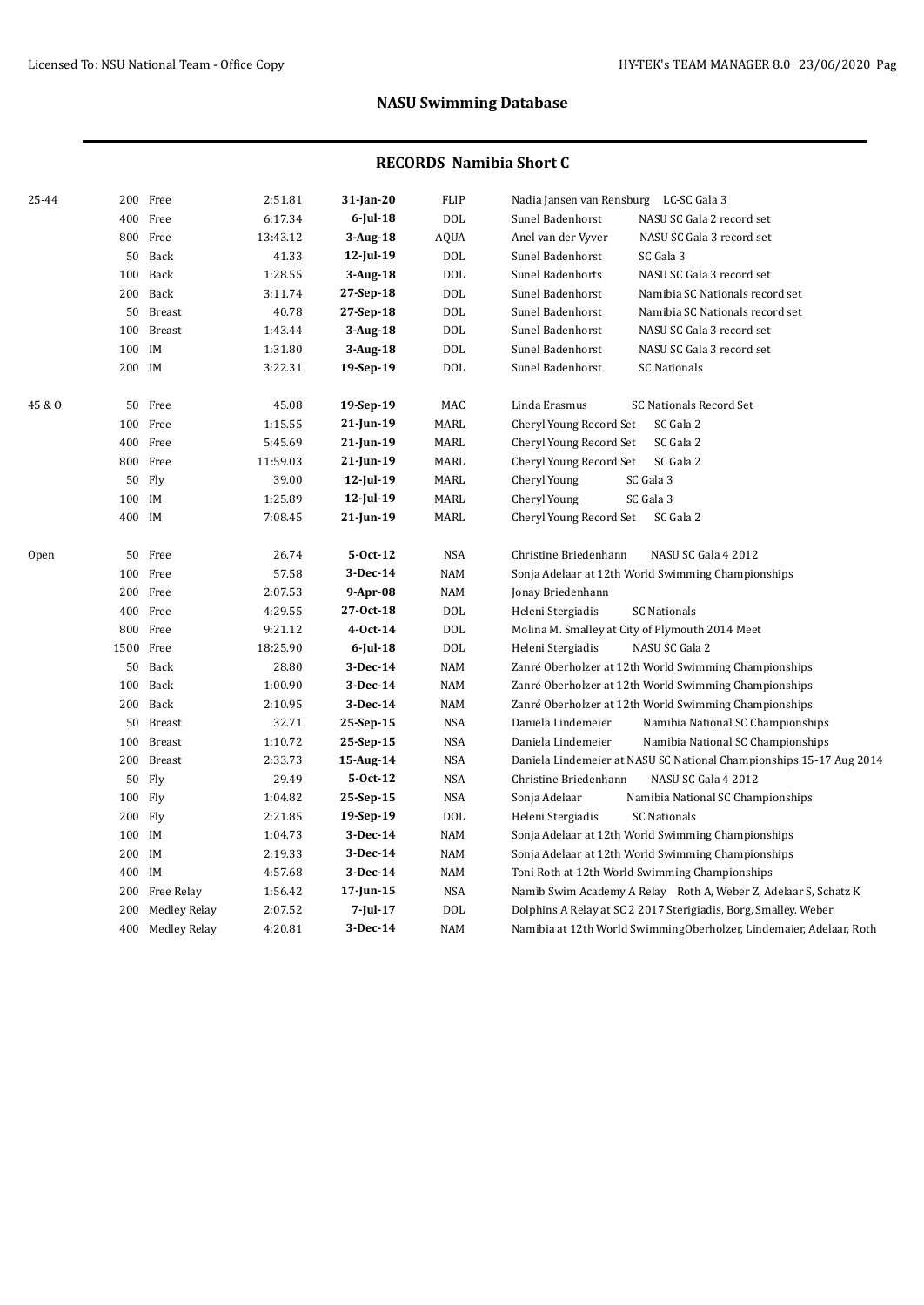### **RECORDS Namibia Short C**

## **SC Meters-Men**

| 8 & U    | 50        | Free                | 36.03    | 10-May-19    | <b>ORA</b> | Rodney Feris<br>NASU SC Gala 1                               |                                                                  |
|----------|-----------|---------------------|----------|--------------|------------|--------------------------------------------------------------|------------------------------------------------------------------|
|          | 50        | Back                | 40.19    | 9-Sep-16     | DOL        | Ryan Steyn<br><b>SC Nationals</b>                            |                                                                  |
|          | 50        | <b>Breast</b>       | 46.89    | 16-Aug-13    | DOL        |                                                              | Mikah K. Burger at NASU SC National Championships 16-18 Aug 2013 |
|          | 50        | Fly                 | 40.79    | 19-Sep-19    | DOL        | Ryan Steyn<br><b>SC Nationals</b>                            |                                                                  |
|          | 100       | IM                  | 1:32.04  | 19-Sep-19    | DOL        | Ryan Steyn<br><b>SC Nationals</b>                            |                                                                  |
|          | 200       | IM                  | 3:19.16  | $11$ -Jun-16 | DOL        | Oliver Durand                                                | NASU Short Course Gala 1                                         |
|          | 200       | Free Relay          | 3:15.56  | 18-Sep-09    | <b>NAM</b> | NAMIBIA 2009 Best time                                       | Hecht, Le Roux, Loftie-Eaton, Oosthuizen                         |
|          | 200       | <b>Medley Relay</b> | 3:10.68  | 12-Jul-19    | DOL        | Dolphins Record Set                                          | A Badenhorst, V Engelhard, J Badenhorst, R Steyn                 |
|          |           |                     |          |              |            |                                                              |                                                                  |
| $9 - 10$ | 50        | Free                | 30.91    | 15-Nov-19    | <b>ORA</b> | SC-LC Gala 2<br>Nathan Bock                                  |                                                                  |
|          | 100       | Free                | 1:07.85  | 19-Sep-19    | <b>ORA</b> | Nathan Bock<br><b>SC Nationals</b>                           |                                                                  |
|          | 50        | Back                | 35.24    | $3-Aug-18$   | DOL        | NASU SC Gala 3<br>Oliver Durand                              |                                                                  |
|          | 100       | Back                | 1:15.62  | 3-Aug-18     | DOL        | NASU SC Gala 3<br>Oliver Durand                              |                                                                  |
|          | 50        | <b>Breast</b>       | 39.59    | 19-Sep-19    | <b>ORA</b> | Nathan Bock<br><b>SC Nationals</b>                           |                                                                  |
|          | 100       | <b>Breast</b>       | 1:25.23  | 3-Aug-18     | DOL        | Oliver Durand<br>NASU SC Gala 3                              |                                                                  |
|          | 50        | Fly                 | 32.80    | 19-Sep-19    | <b>ORA</b> | Nathan Bock<br><b>SC Nationals</b>                           |                                                                  |
|          | 100       | Fly                 | 1:13.57  | 6-Jul-18     | DOL        | Oliver Durand                                                |                                                                  |
|          | 100 IM    |                     | 1:14.32  | $3-Aug-18$   | <b>DOL</b> | Oliver Durand<br>NASU SC Gala 3                              |                                                                  |
|          | 200       | IM                  | 2:41.91  | 7-Sep-18     | DOL        | Oliver B. Durand<br>NASU SC Gala 4                           |                                                                  |
|          | 200       | Free Relay          | 2:31.69  | 18-Sep-09    | <b>NAM</b> | NAMIBIA 2009 Best time                                       | Cloete, Lampbrecht, Nell, Theissen                               |
|          | 400       | Free Relay          | 5:42.78  | 9-Aug-19     | DOL        | Dolphins Record Set                                          | m Hooker, N Chase, R McNamara, L Ellis                           |
|          | 200       | <b>Medley Relay</b> | 2:47.82  | 12-Jul-19    | <b>DOL</b> | Dolphins                                                     | J Langford, L Ellis, N Chase, R McNamara                         |
|          |           |                     |          |              |            |                                                              |                                                                  |
| 11-12    |           | 50 Free             | 26.33    | 27-Oct-18    | <b>NSA</b> | Jose Canjulo<br><b>SC Nationals</b>                          |                                                                  |
|          |           | 100 Free            | 57.44    | 3-Aug-18     | <b>NSA</b> | Jose Canjulo<br>NASU SC Gala 3                               |                                                                  |
|          | 50        | Back                | 29.78    | $7-Sep-18$   | <b>NSA</b> | Jose Canjulo<br>NASU SC Gala 4                               |                                                                  |
|          |           | 100 Back            | 1:04.47  | 27-0ct-18    | NSA        | Jose Canjulo<br><b>SC Nationals</b>                          |                                                                  |
|          | 50        | Breast              | 32.32    | 27-Oct-18    | <b>NSA</b> | <b>SC Nationals</b><br>Jose Canjulo                          |                                                                  |
|          | 100       | <b>Breast</b>       | 1:10.84  | 27-Oct-18    | NSA        | <b>SC Nationals</b><br>Jose Canjulo                          |                                                                  |
|          | 50        | Fly                 | 28.37    | 27-0ct-18    | <b>NSA</b> | <b>SC Nationals</b><br>Jose Canjulo                          |                                                                  |
|          | 100 Fly   |                     | 1:02.09  | 27-0ct-18    | <b>NSA</b> | Jose Canjulo<br><b>SC Nationals</b>                          |                                                                  |
|          | 100 IM    |                     | 1:04.06  | 27-0ct-18    | <b>NSA</b> | Jose Canjulo<br><b>SC Nationals</b>                          |                                                                  |
|          | 200 IM    |                     | 2:19.15  | 27-0ct-18    | <b>NSA</b> | Jose Canjulo<br><b>SC Nationals</b>                          |                                                                  |
|          |           | 200 Free Relay      | 2:12.94  | 21-Jun-19    | $\rm DOL$  | Dolphins Record Set                                          | H, Grant. C, McNamara, F, Steyn. O, Durand                       |
|          | 400       | Free Relay          | 5:04.36  | 9-Aug-19     | DOL        | Dolphins Recor Set                                           | J Bezuidenhout, F Steyn, H Grant, O Durand                       |
|          | 200       | <b>Medley Relay</b> | 2:17.94  | $7$ -Jul-17  | DOL        | Dolphins A Relay At SC 2 2017 De Jager, Canjulo, Burger, Ohm |                                                                  |
|          |           | 400 Medley Relay    | 5:33.87  | 21-Jun-19    | <b>DOL</b> | Dolphins Record Set                                          | F. Steyn, H. Grant, O. Durand, C. McNamara                       |
|          |           |                     |          |              |            |                                                              |                                                                  |
| 12 & U   |           | 200 Free            | 2:06.78  | 27-Oct-18    | NSA        | <b>SC Nationals</b><br>Jose Canjulo                          |                                                                  |
|          |           | 400 Free            | 4:27.46  | 27-Oct-18    | <b>NSA</b> | <b>SC Nationals</b><br>Jose Canjulo                          |                                                                  |
|          |           | 800 Free            | 10:16.29 | $3$ -Aug-18  | <b>DOL</b> | Nico Esslinger<br>NASU SC Gala 3                             |                                                                  |
|          | 1500 Free |                     | 19:44.56 | 10-May-19    | DOL        | Oliver Durand<br>NASU SC Gala 1                              |                                                                  |
|          | 200       | Back                | 2:22.26  | 7-Sep-18     | <b>NSA</b> | Jose Canjulo<br>NASU SC Gala 4                               |                                                                  |
|          | 200       | <b>Breast</b>       | 2:48.22  | $7-Sep-18$   | <b>NSA</b> | Jose Canjulo<br>NASU SC Gala 4                               |                                                                  |
|          | 200       | Fly                 | 2:21.28  | 27-Oct-18    | <b>NSA</b> | <b>SC Nationals</b><br>Jose Canjulo                          |                                                                  |
|          | 400 IM    |                     | 4:50.86  | 27-Oct-18    | NSA        | Jose Canjulo<br>SC Nationals                                 |                                                                  |
|          |           |                     |          |              |            |                                                              |                                                                  |
| 13-14    |           | 50 Free             | 24.95    | 19-Sep-19    | MAC        | <b>SC Nationals</b><br>Jose Canjulo                          |                                                                  |
|          | 100       | Free                | 54.10    | 14-Mar-20    | MAC        | Jose Canjulo                                                 | Gauteng SC Grand Prix                                            |
|          |           | 200 Free            | 1:59.88  | 14-Mar-20    | MAC        | Jose Canjulo                                                 | Gauteng SC Grand Prix                                            |
|          |           | 400 Free            | 4:24.68  | 19-Sep-19    | DOL        | <b>SC Nationals</b><br>Mikah Burger                          |                                                                  |
|          | 800       | Free                | 9:12.22  | $13$ -Apr-13 | <b>NSA</b> | Nicolai Flemming                                             | NASU SC Gala 4 2013                                              |
|          | 1500      | Free                | 18:30.06 | 9-Jun-12     | <b>NSA</b> | Lushano Lamprecht SC Gala 1                                  |                                                                  |
|          |           | 50 Back             | 27.46    | 19-Sep-19    | MAC        | Jose Canjulo<br><b>SC Nationals</b>                          |                                                                  |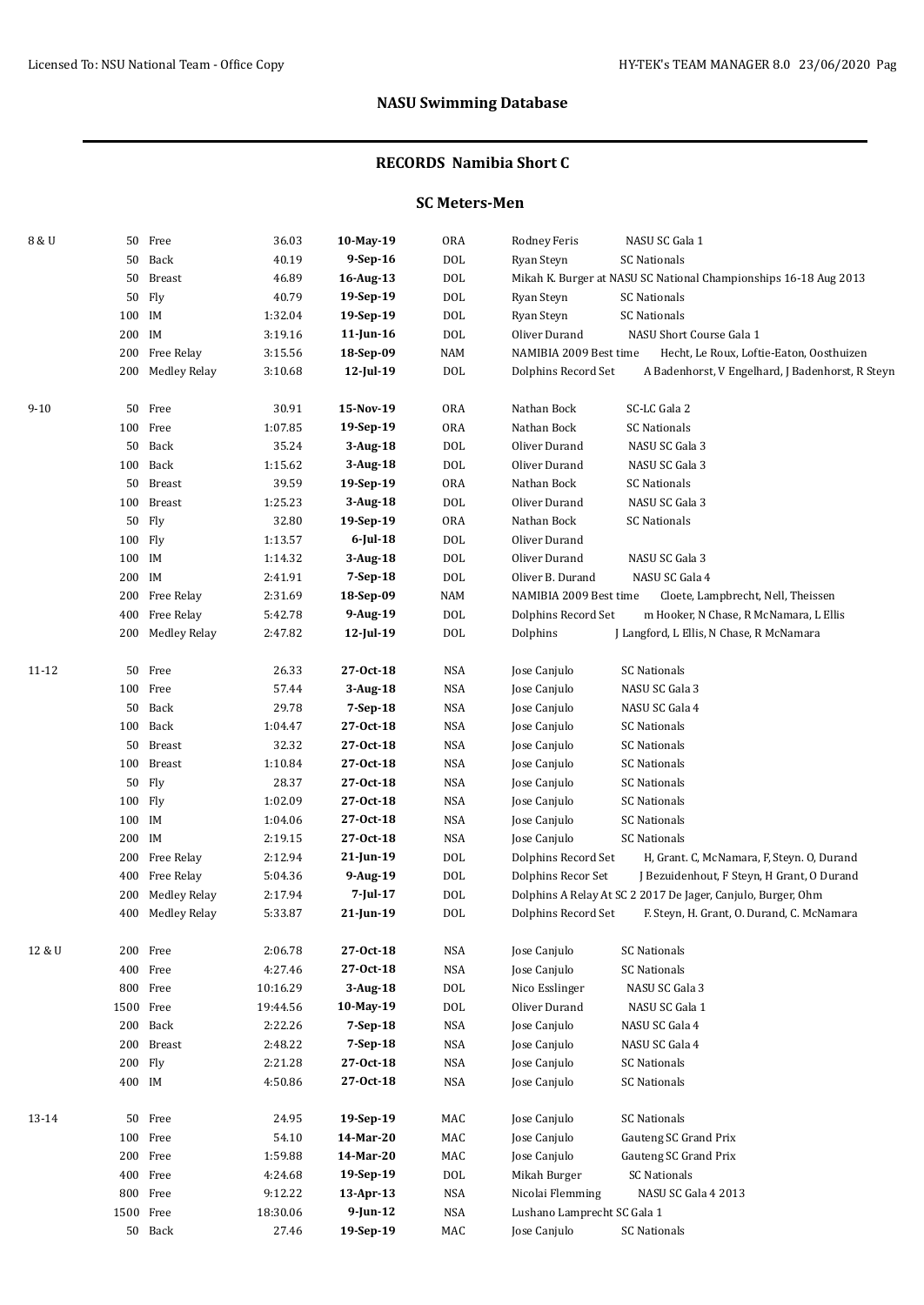| 13-14 | 100 Back   |                  | 59.27    | 14-Mar-20       | MAC            | Jose Canjulo<br>Gauteng SC Grand Prix                                     |
|-------|------------|------------------|----------|-----------------|----------------|---------------------------------------------------------------------------|
|       | 200 Back   |                  | 2:10.15  | 19-Sep-19       | $\rm DOL$      | Mikah Burger<br><b>SC Nationals</b>                                       |
|       |            | 50 Breast        | 30.93    | 21-Jun-19       | <b>NSA</b>     | SC Gala 2<br>Jose Canjulo                                                 |
|       | 100 Breast |                  | 1:04.70  | 14-Mar-20       | MAC            | Jose Canjulo<br>Gauteng SC Grand Prix                                     |
|       | 200 Breast |                  | 2:32.12  | 19-Sep-19       | DOL            | Mikah Burger<br>SC Nationals                                              |
|       | 50 Fly     |                  | 26.29    | 14-Mar-20       | MAC            | Jose Canjulo<br>Gauteng SC Grand Prix                                     |
|       | 100 Fly    |                  | 58.81    | $12$ -Jul-19    | DOL            | Mikah Burger<br>SC gala 3                                                 |
|       | 200 Fly    |                  | 2:13.54  | 19-Sep-19       | DOL            | Mikah Burger<br><b>SC Nationals</b>                                       |
|       | 100 IM     |                  | 1:00.64  | 19-Sep-19       | MAC            | Jose Canjulo<br><b>SC Nationals</b>                                       |
|       | 200 IM     |                  | 2:11.29  | 14-Mar-20       | MAC            | Jose Canjulo<br>Gauteng SC Grand Prix                                     |
|       | 400 IM     |                  | 4:45.79  | 19-Sep-19       | DOL            | Mikah Burger<br><b>SC Nationals</b>                                       |
|       |            | 200 Free Relay   | 1:55.93  | $21$ -Jun-19    | $\rm DOL$      | Dolphins Record Set<br>Q. Ellis, N.Esslinger, O. Ohm, KP, Rathenam        |
|       |            | 400 Free Relay   | 4:11.43  | 9-Aug-19        | DOL            | Dolphins Record Set<br>0 Ohm, L Du Raan, Q Ellis, M Burger                |
|       |            | 200 Medley Relay | 2:03.47  | 12-Jul-19       | <b>DOL</b>     | Dolphins<br>Q Ellis, K Rathenam, M Burger, O Ohm                          |
|       |            |                  | 5:00.87  | $21$ -Jun-19    | <b>DOL</b>     |                                                                           |
|       |            | 400 Medley Relay |          |                 |                | Dolphins Record Set<br>N. Esslinger, KP. Rathenam, Q. Ellis, L. Du Raan   |
| 15-16 | 50 Free    |                  | 24.23    | 29-Sep-17       | <b>NSA</b>     | Ronan Z. Wantenaar at Namibian SC National Champs 29 Sep-1 Oct 17         |
|       | 100 Free   |                  | 53.12    | 27-Jun-15       | <b>NSA</b>     | Nicolai Flemming at Nasu SC Gala 2 27 June 2015                           |
|       | 200 Free   |                  | 1:56.84  | 18-Jul-14       | <b>NSA</b>     | Nicolai Flemming Nasu SC 3 2014                                           |
|       | 400 Free   |                  | 4:15.80  | 27-Jun-15       | <b>NSA</b>     | Nicolai Flemming at Nasu SC Gala 2 27 June 2015                           |
|       | 800 Free   |                  | 8:43.67  | $19$ -Jul-14    | <b>NSA</b>     | Nicolai Flemming<br>NASU SC Gala 3 2014                                   |
|       | 1500 Free  |                  | 17:36.05 | $21$ -Jun-13    | NSA            | Jorn Diekmann<br>NASU SC Gala 2 2013                                      |
|       | 50 Back    |                  | 26.96    | $7 - Iul - 17$  | <b>NSA</b>     | Ronan Z. Wantenaar at NASU Short Course Gala 2 07-08 July 2017            |
|       | 100 Back   |                  | 58.32    | 7-Aug-14        | <b>NSA</b>     | Lushano P. Lamprecht at Sa Short Course Swimming Champs (25m) PMBG        |
|       | 200 Back   |                  | 2:02.92  | 19-Jul-14       | <b>NSA</b>     | Lushano P Lamprecht NASU SC 3 2014                                        |
|       |            | 50 Breast        | 29.44    | 4-Aug-17        | <b>NSA</b>     | Ronan Z. Wantenaar at NASU Short Course Gala 3 04-05 August 2017          |
|       | 100 Breast |                  | 1:06.23  | 29-Sep-17       | <b>NSA</b>     | Ronan Z. Wantenaar at Namibian SC National Champs 29 Sep-1 Oct 17         |
|       | 200 Breast |                  | 2:23.63  | 4-Aug-17        | <b>NSA</b>     | Ronan Z. Wantenaar at NASU Short Course Gala 3 04-05 August 2017          |
|       | 50 Fly     |                  | 26.81    | 27-0ct-18       | <b>NSA</b>     | Rene Viljoen<br><b>SC Nationals</b>                                       |
|       | 100 Fly    |                  | 57.77    | 19-Jul-14       | <b>NSA</b>     | Lushano P Lamprecht NASU SC 3 2014                                        |
|       | 200 Fly    |                  | 2:07.36  | 21-Mar-18       | $\textsf{NAM}$ | Corné Le Roux at 2018 Cana Zone IV Swimming Champs-Malawi                 |
|       | 100 IM     |                  | 59.50    | 29-Sep-17       | <b>NSA</b>     | Ronan Z. Wantenaar at Namibian SC National Champs 29 Sep-1 Oct 17         |
|       | 200 IM     |                  | 2:12.17  | 27-0ct-18       | <b>DOL</b>     | Corne Le Roux<br><b>SC Nationals</b>                                      |
|       | 400 IM     |                  | 4:44.22  | 7-Jul-17        | <b>NSA</b>     | Ronan Z. Wantenaar at NASU Short Course Gala 2 07-08 July 2017            |
|       |            |                  |          |                 |                |                                                                           |
|       |            | 200 Free Relay   | 1:47.10  | 18-Sep-09       | $\textsf{NAM}$ | NAMIBIA 2009 Best time<br>Mudge, Van Wyk, Leitner, Engelbrecht            |
|       |            | 200 Medley Relay | 2:01.76  | 18-Sep-09       | NAM            | NAMIBIA 2009 Best time<br>Leitner, Van Wyk, Mudge, Engelbrecht            |
| 17-18 | 50 Free    |                  | 23.04    | 25-Aug-16       | $\rm DOL$      | Alexander Skinner<br>SA Short Course Champs                               |
|       | 100 Free   |                  | 49.77    | 9-Dec-16        | $\rm DOL$      | Alexander Skinner<br>FINA SC World Championships                          |
|       | 200 Free   |                  | 1:51.69  | 25-Aug-16       | $\rm DOL$      | Alexander Skinner<br>SA Short Course Champs                               |
|       | 400 Free   |                  | 4:12.17  | 23-Jan-15       | NSA            | Lushano P. Lamprecht at FOBISIA Swimming Championships                    |
|       | 800 Free   |                  | 9:12.32  | 19-Sep-19       | $\rm DOL$      | Corne Le Roux<br><b>SC Nationals</b>                                      |
|       | 1500 Free  |                  | 16:47.38 | 25-Jul-15       | $\rm DOL$      | NASU SC Gala 3<br>Phillip Seidle                                          |
|       | 50 Back    |                  | 26.26    | 27-0ct-18       | NSA            | Ronan Wantenaar<br><b>SC Nationals</b>                                    |
|       | 100 Back   |                  | 57.10    | 19-Sep-19       | MAC            | Ronan Z Wantenaar<br><b>SC Nationals</b>                                  |
|       | 200 Back   |                  | 2:03.64  | $23$ -Jan-15    | NSA            | Lushano P. Lamprecht at FOBISIA Swimming Championships                    |
|       |            | 50 Breast        | 28.75    | 11-Dec-18       | NAM            | Ronan Z Wantenaar<br>14th FINA World Championships China                  |
|       | 100 Breast |                  | 1:02.91  | 27-Oct-18       | NSA            | Ronan Z Wantenaar<br><b>SC Nationals</b>                                  |
|       | 200 Breast |                  | 2:20.53  | 27-0ct-18       | NSA            | Ronan Z Wantenaar<br><b>SC Nationals</b>                                  |
|       | 50 Fly     |                  | 25.97    | 7-Dec-16        | $\rm DOL$      | Alexander Skinner<br>FINA SC World Champships                             |
|       | 100 Fly    |                  | 56.41    | 19-Sep-19       | MAC            | Ronan Wantenaar<br><b>SC Nationals</b>                                    |
|       | 200 Fly    |                  | 2:10.10  | 19-Sep-19       | DOL            | Corne Le Roux<br><b>SC Nationals</b>                                      |
|       |            |                  |          |                 |                |                                                                           |
|       | 100 IM     |                  | 57.24    | 19-Sep-19       | MAC            | Ronan Wantenaar<br><b>SC Nationals</b>                                    |
|       | 200 IM     |                  | 2:08.04  | 27-0ct-18       | NSA            | Ronan Z Wantenaar<br><b>SC Nationals</b>                                  |
|       | 400 IM     |                  | 4:39.65  | $23$ -Jan-15    | NSA            | Lushano P. Lamprecht at FOBISIA Swimming Championships                    |
|       |            | 200 Free Relay   | 1:39.10  | $17$ -Jun- $15$ | $\rm DOL$      | Dolphins Swimming Club A RelayTheron B, Oberholster A, Loftie-Eaton A, Sk |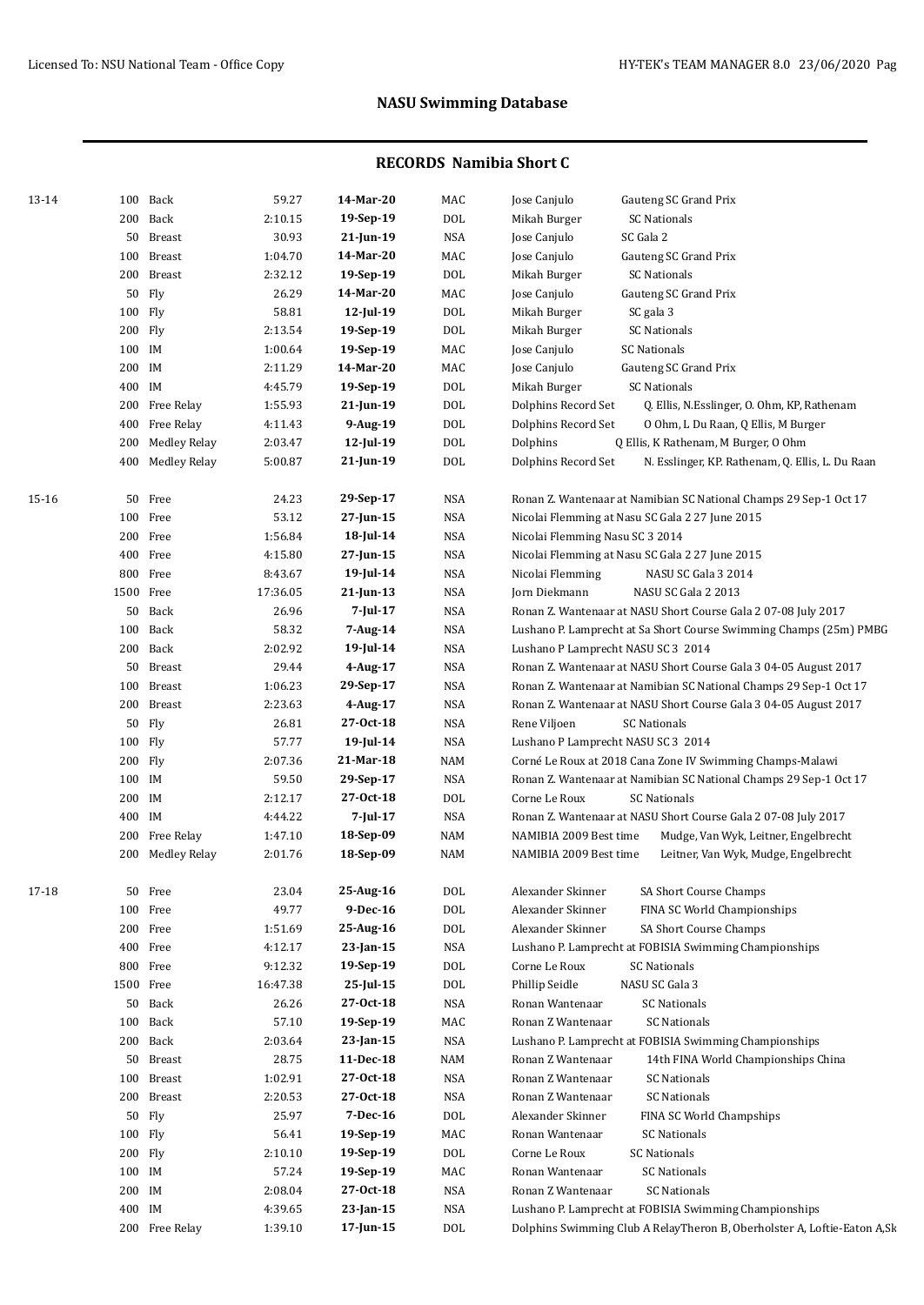| 17-18  |           | 400 Free Relay      | 3:48.79  | 10-Dec-10       | <b>NAM</b>      | Zone 6 2010 BEST TIME Niemann Kulikowski Mudge Engelbrecht             |
|--------|-----------|---------------------|----------|-----------------|-----------------|------------------------------------------------------------------------|
|        | 200       | <b>Medley Relay</b> | 2:03.06  | $12$ -Jul-19    | <b>DOL</b>      | Dolphins record set<br>A Wellmann, A Hagen, F Setzkorn, M Gertze       |
|        |           | 400 Medley Relay    | 4:20.32  | 10-Dec-10       | NAM             | Zone 6 2010 BEST TIME Engelbrecht Kulikowski Mudge Niemann             |
| 25-44  |           | 50 Free             | 28.43    | 19-Sep-19       | SWA             | Dentie Louw<br><b>SC Nationals</b>                                     |
|        |           | 100 Free            | 1:05.12  | 19-Sep-19       | SWA             | Dentie Louw<br><b>SC Nationals</b>                                     |
|        |           | 200 Free            | 2:28.66  | 19-Sep-19       | SWA             | Dentie Louw<br><b>SC Nationals</b>                                     |
|        |           | 400 Free            | 6:09.97  | 21-Jun-19       | <b>DOL</b>      | Jan Louis Mostert Record Set SC Gala 2                                 |
|        |           | 800 Free            | 13:12.94 | $21$ -Jun-19    | <b>DOL</b>      | Jan Louis Mostert Record Set SC Gala 2                                 |
|        |           | 50 Back             | 33.70    | 27-Aug-18       | SWA             | Dentie Louw<br>Namibia SC Nationals record set                         |
|        |           | 100 Back            | 1:15.22  | 19-Sep-19       | SWA             | Dentie Louw<br><b>SC Nationals</b>                                     |
|        |           | 50 Breast           | 35.85    | $27-Sep-18$     | <b>DOL</b>      | Jurie Badenhorst<br>Namibia SC Nationals record set                    |
|        |           | 100 Breast          | 1:18.98  | 27-Sep-18       | <b>DOL</b>      | Jurie Badenhorst<br>Namibia SC Nationals record set                    |
|        |           | 200 Breast          | 2:50.72  | 27-Sep-18       | <b>DOL</b>      | Jurie Badenhorst<br>Namibia SC Nationals record set                    |
|        |           | 50 Fly              | 31.07    | 27-Sep-18       | <b>DOL</b>      | Jurie Badenhorst<br>Namibia SC Nationals record set                    |
|        | 100 Fly   |                     | 1:12.29  | 27-Sep-18       | <b>DOL</b>      | Jurie Badenhorst<br>Namibia SC Nationals record set                    |
|        | 200 Fly   |                     | 3:24.41  | 21-Jun-19       | <b>DOL</b>      | Jan Louis Mostert Record Set SC Gala 2                                 |
|        | 100 IM    |                     | 1:13.19  | $3-Aug-18$      | <b>DOL</b>      | NASU SC Gala 3 record set<br>Jurie Badenhorst                          |
|        | 200 IM    |                     | 2:38.28  | 27-Sep-18       | <b>DOL</b>      | Jurie Badenorst<br>Namibia SC Nationals record set                     |
| 45 & O |           | 50 Free             | 32.60    | $12$ -Jul-19    | MARL            | Gabor Salamon<br>SC Gala 3                                             |
|        |           | 100 Free            | 1:08.13  | $21$ -Jun-19    | MARL            | Francois van der Westhuizen Record Set SC Gala 2                       |
|        |           | 800 Free            | 11:40.56 | 19-Sep-19       | MAC             | SC Nationals Record Set<br>Paddy Murphy                                |
|        | 1500 Free |                     | 22:02.59 | 19-Sep-19       | MAC             | Paddy Murphy<br>SC Nationals Record Set                                |
|        |           | 50 Fly              | 33.66    | 21-Jun-19       | MARL            | Gabor Salamon Record Set SC Gala 2                                     |
| Open   |           | 50 Free             | 22.59    | 9-Aug-19        | DO <sub>L</sub> | Alexander Skinner<br>SC Gala 4                                         |
|        |           | 100 Free            | 49.59    | 9-Aug-19        | <b>DOL</b>      | Alexander Skinner<br>SC Gala 4                                         |
|        |           | 200 Free            | 1:51.69  | 25-Aug-16       | <b>DOL</b>      | Alexander Skinner<br>SA Short Course Champs                            |
|        |           | 400 Free            | 3:57.94  | 19-Sep-19       | <b>DOL</b>      | Phillip Seidler<br><b>SC Nationals</b>                                 |
|        |           | 800 Free            | 8:13.04  | $3-Aug-18$      | <b>DOL</b>      | Phillip Seidler<br>NASU SC Gala 3                                      |
|        | 1500 Free |                     | 15:35.99 | 19-Sep-19       | <b>DOL</b>      | Phillip Seidler<br><b>SC Nationals</b>                                 |
|        |           | 50 Back             | 26.26    | 27-0ct-18       | NSA             | Ronan Wantenaar<br>SC Nationals                                        |
|        |           | 100 Back            | 57.10    | 19-Sep-19       | MAC             | <b>SC Nationals</b><br>Ronan Z Wantenaar                               |
|        |           | 200 Back            | 2:02.92  | 19-Jul-14       | <b>NSA</b>      | Lushano P Lamprecht NASU SC 3 2014                                     |
|        |           | 50 Breast           | 28.75    | 11-Dec-18       | <b>NAM</b>      | Ronan Z Wantenaar<br>14th FINA World Championships China               |
|        |           | 100 Breast          | 1:02.91  | $1$ -Jan-18     | NSA             | Ronan Z Wantenaar<br><b>SC Nationals</b>                               |
|        |           | 200 Breast          | 2:20.53  | 27-Oct-18       | NSA             | Ronan Z Wantenaar<br><b>SC Nationals</b>                               |
|        |           | 50 Fly              | 25.97    | 8-Dec-16        | DOL             | Alexander Skinner<br>FINA SC World Championships                       |
|        | 100 Fly   |                     | 56.41    | 19-Sep-19       | MAC             | Ronan Wantenaar<br><b>SC Nationals</b>                                 |
|        | 200 Fly   |                     | 2:07.36  | 21-Mar-18       | NAM             | Corné Le Roux at 2018 Cana Zone IV Swimming Champs-Malawi              |
|        | 100 IM    |                     | 57.24    | 19-Sep-19       | MAC             | Ronan Wantenaar<br><b>SC Nationals</b>                                 |
|        | 200 IM    |                     | 2:08.04  | 27-Oct-18       | NSA             | Ronan Z Wantenaar<br><b>SC Nationals</b>                               |
|        | 400 IM    |                     | 4:39.65  | $23$ -Jan-15    | NSA             | Lushano P. Lamprecht at FOBISIA Swimming Championships                 |
|        |           | 200 Free Relay      | 1:39.10  | $17$ -Jun- $15$ | $\rm DOL$       | Theron B, Oberholster A, Loftie-Eaton A, Skinner A<br>Dolphins Relay A |
|        | 400       | Free Relay          | 3:48.18  | 9-Aug-19        | $\rm DOL$       | A Wellmann, J Cioccolanti, M Henning, A Skinner<br>Dolphins Record Set |
|        |           | 200 Medley Relay    | 1:53.51  | 12-Jul-19       | DOL             | M Henning, J Cioccolant, C Le Roux, A Skinner<br>Dolphins              |